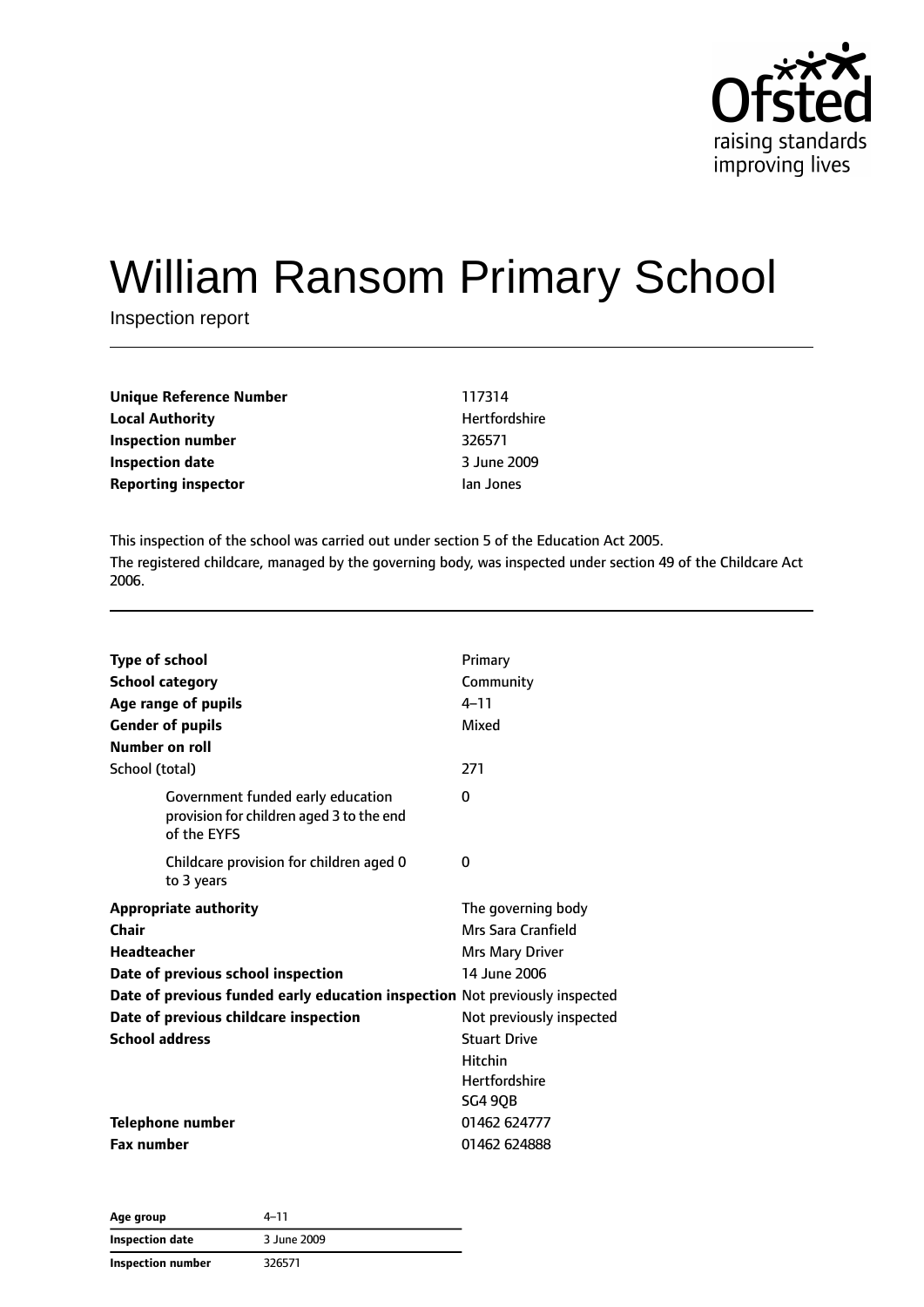.

<sup>©</sup> Crown copyright 2009

Website: www.ofsted.gov.uk

This document may be reproduced in whole or in part for non-commercial educational purposes, provided that the information quoted is reproduced without adaptation and the source and date of publication are stated.

Further copies of this report are obtainable from the school. Under the Education Act 2005, the school must provide a copy of this report free of charge to certain categories of people. A charge not exceeding the full cost of reproduction may be made for any other copies supplied.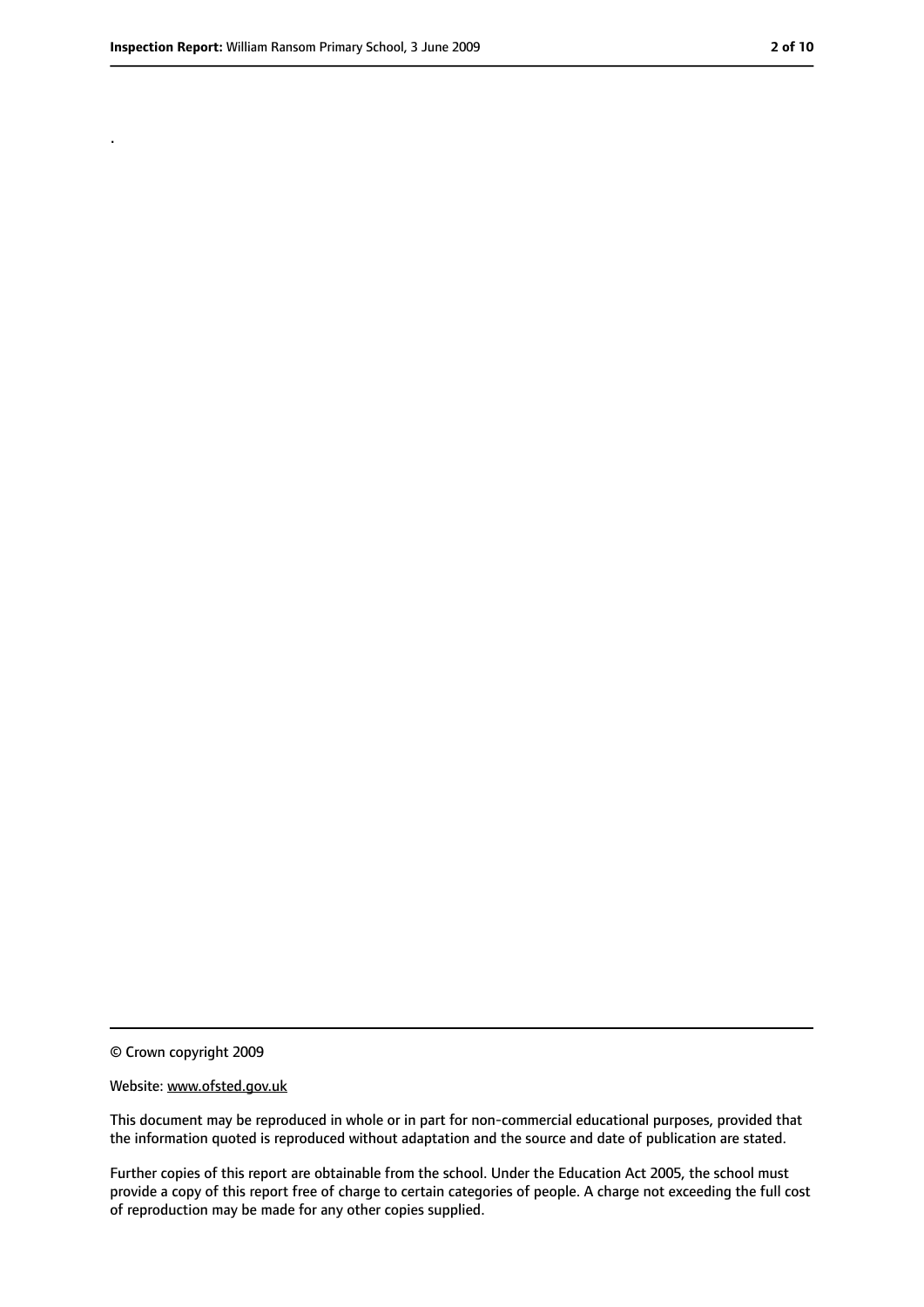# **Introduction**

The inspection was carried out by two additional inspectors.

The inspection evaluated the overall effectiveness of the school and investigated the following issues:

- the extent to which the wider curriculum matches learners' needs, builds on their prior attainment and promotes enjoyment and achievement
- how effectively pupils are involved in setting their own targets and making decisions about their own learning
- how well leaders and managers monitor and evaluate the work of the school

Evidence was gathered from observing lessons, scrutinising school documentation and pupils' work, analysing parents' questionnaire responses, evaluating records of pupils' achievement and progress, and discussions with the headteacher, staff, governors and pupils.

Other aspects of the school's work were not investigated in as much detail, but the inspection found no evidence to suggest that the school's own assessments, as given in itsself-evaluation, were not justified, and these have been included where appropriate in the report.

# **Description of the school**

This is a larger-than-average primary school serving a residential area of Hitchin. Most pupils are from White British backgrounds. The proportion from minority ethnic groups is similar to that found in schools nationally. The proportion of pupils at an early stage of learning English is rising, but remains below the national average. Children join the Early Years Foundation Stage at two points in the school year in the Reception class. The proportion of pupils with learning difficulties and/or disabilities, including those with a statement of special educational needs, is below average. The school holds a number of awards including School Achievement, Basic Skills, Sports Active Mark and the Healthy Schools Award.

# **Key for inspection grades**

| Grade 1 | Outstanding  |
|---------|--------------|
| Grade 2 | Good         |
| Grade 3 | Satisfactory |
| Grade 4 | Inadequate   |
|         |              |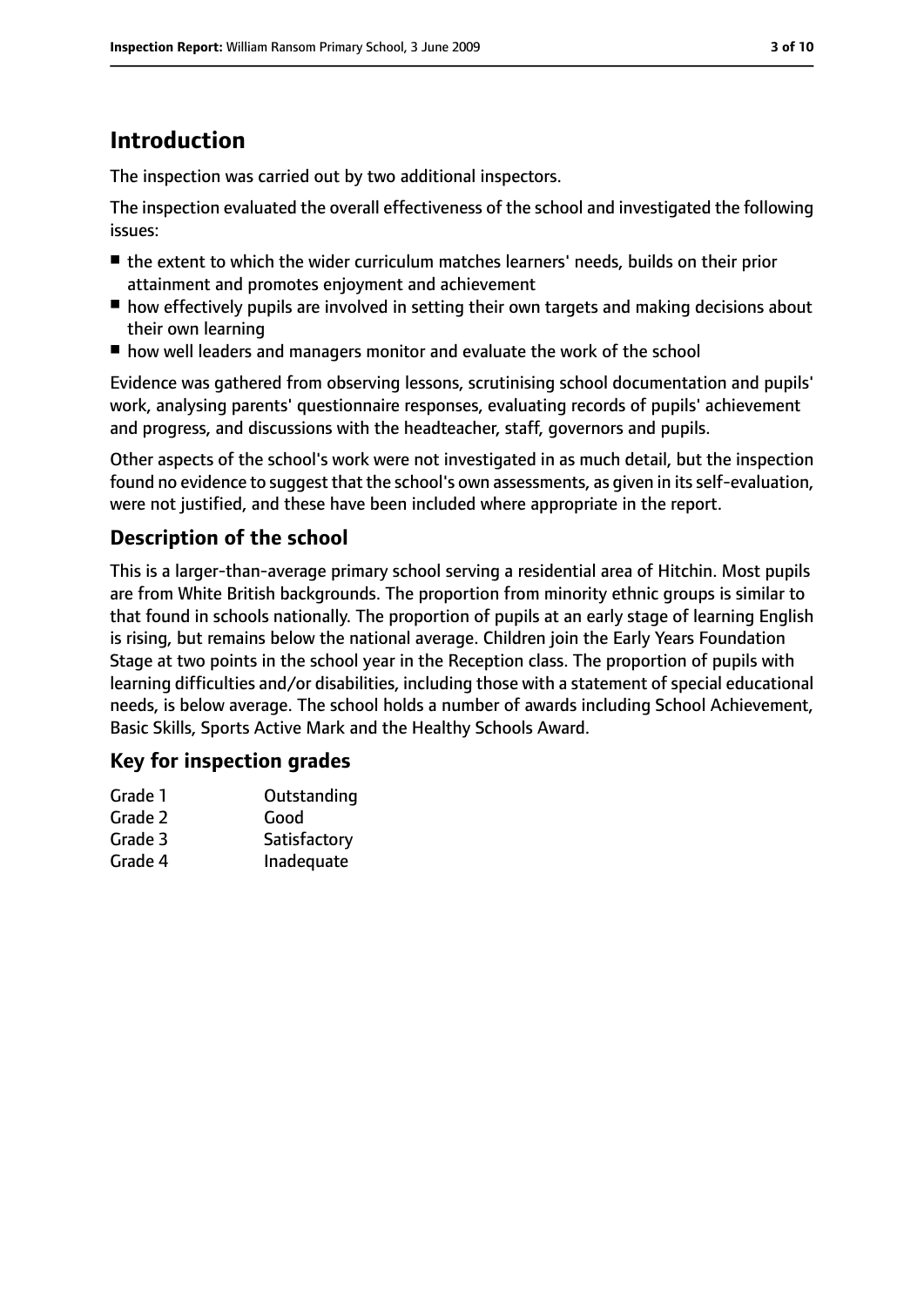# **Overall effectiveness of the school**

#### **Grade: 1**

This is an outstanding school. It provides an excellent education, enabling all pupils to make exceptionally good progress in their learning. This is due to high-quality and outstanding teaching, a stimulating curriculum and excellent, well-focused leadership. An overwhelming majority of the parents are very happy with the school. Typical of many comments was, 'The school has allowed my child to learn and develop in a way in which she will benefit throughout her life.' Another parent, echoing the views of many, said, 'William Ransom is a friendly and supportive school. It produces well rounded, polite children with a love of learning.'

When children start at the school, their attainment is above average. By the end of the Reception Year, they reach standards that are well above those expected. This outstanding progress continues throughout the school and by the time pupils leave at the end of Year 6 they reach exceptionally high standards. For example, in the 2008 statutory tests and assessments, three quarters of pupils attained the higher levels in English and mathematics. Standards in writing are particularly high because pupils receive challenging and stimulating opportunities to write for specific purposes. Pupils are highly motivated and willing learners. They demonstrate extremely mature attitudes to their work, and are eager participants in the learning partnership carefully fostered by the excellent teaching.

Pupils who find learning difficult or who have emotional or behavioural needs make excellent progress due to the high quality support they receive. The school demonstrates considerable expertise in this area, identifying pupils at risk of falling behind at an early stage through the excellent tracking systems and providing very effective support as required. The adults who specifically work with these pupils help them make outstanding gains in their learning, supported by the close links with parents. One wrote, 'The school has been happy to work together constructively to deal effectively with my child's difficulties'. The staff also make good efforts to challenge the most able pupils, through work in lessons and special events such as interesting projects with similar pupils from other schools. There are no significant differences in achievement between boys and girls or any groups of pupils.

Pupils are excellently looked after and cared for. Safeguarding requirements are met and child protection procedures are robust. Pupils say they are well cared for and they have adults they would trust to talk to if they had concerns or worries. Attendance is excellent: pupils thoroughly enjoy school and the many opportunities offered. In addition, the school provides excellent academic guidance and support through effective feedback. This helps pupils understand what they need to do to improve and helps ensure that they are effective partners in the learning process. Older pupils learn to assess their own work and this helps them appreciate the need for the improvements suggested. Teachers' marking often results in clear interventions, and they can then highlight in later work where improvement has occurred. Target setting is challenging and as pupils get older, they develop a good awareness of the level at which they are working.

The outstanding care, guidance and support results in excellent personal development. Pupils' spiritual, moral, social and cultural development is outstanding. They show a great enjoyment of all aspects of school life, talking enthusiastically about their teachers, the lessons, the many after-school clubs and the frequent opportunities they have to take responsibility. Through the school and class councils, monitors and other roles, older pupils have excellent opportunities to have their voice heard and to make a real difference to school life. In one recent excellent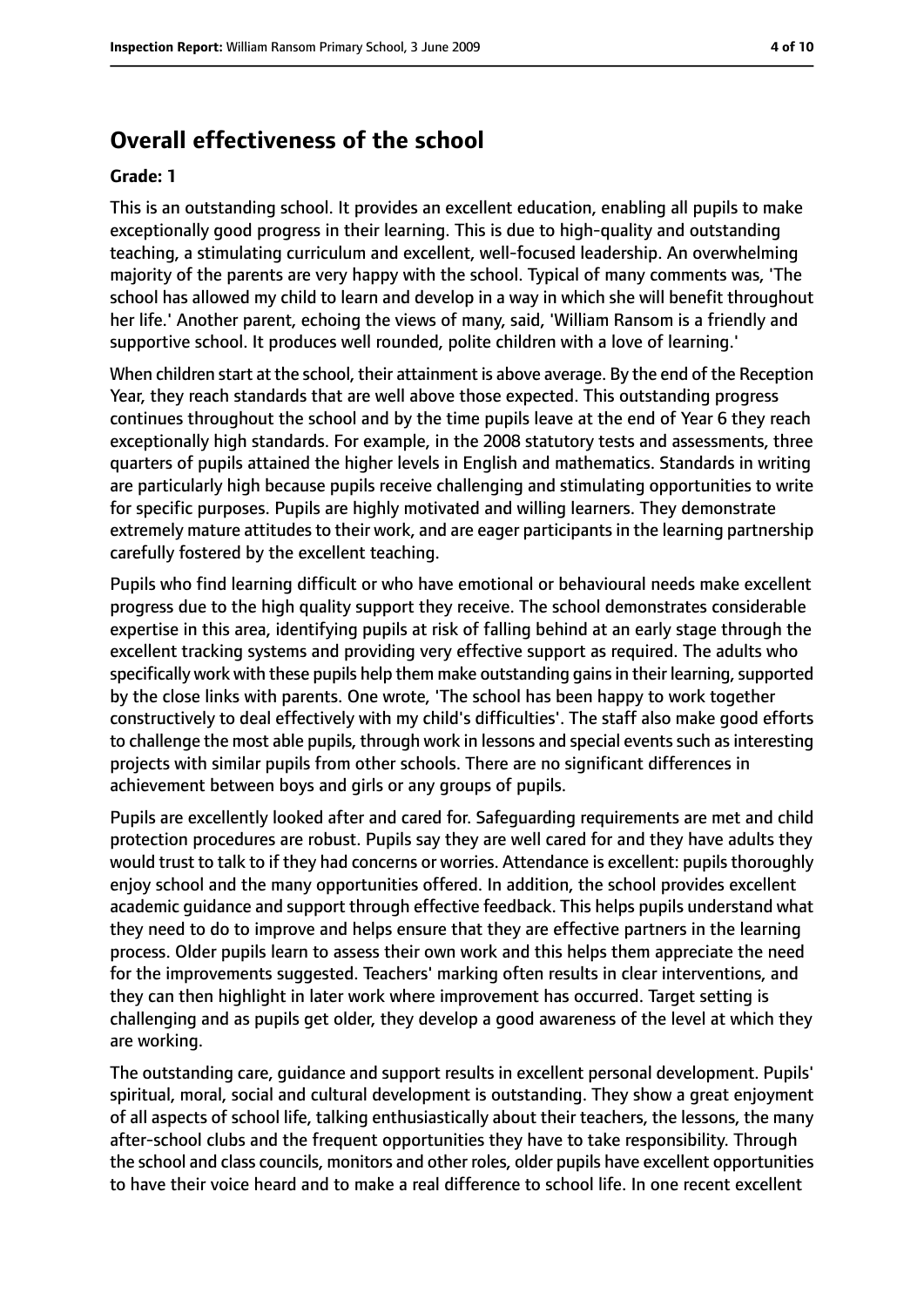example of them contributing to the school community, older pupils were interviewed for peer mediation training which they were receiving during the inspection. Pupils take these opportunities very seriously. They demonstrate an excellent understanding of how to lead healthy lives and keep themselves safe. Their behaviour is exemplary in and out of lessons. Regular and effective liaison with secondary schools, pupils' mature attitudes and eagerness to learn and their exceptionally high level of academic and personal skills all contribute significantly to the outstanding preparation for the next stage in their education.

The consistently high level of teaching and learning and the excellent curriculum combine to produce outstanding achievement across the school. Teaching benefits from excellent subject knowledge, complemented by a range of teaching styles and the highest expectations of pupils to ensure excellent progress. Teachers collaborate very effectively, taking advantage of numerous opportunities to work together and spread good practice. The curriculum is carefully designed to ensure that activities meet all learners' aspirations and capabilities. Pupils enjoy a breadth of practical activities and experiences that foster a love of learning. A thematic approach to the curriculum supports pupils' skill development across different subjects. During the inspection for example, pupils used information and communication technology and research skills in composing letters arguing for the installation of speed cameras on a local main road. Improvements to the curriculum such as the introduction of philosophy lessons is teaching pupilsto consider alternative views and helping them to collaborate on tasks using team-building skills. Teachers have excellent relationships with the pupils and this encourages their outstanding attitudes to learning.

The continued success of the school is due to outstanding leadership and management. The headteacher provides the school with clearly focused leadership, and she is well supported by the senior leadership team. The monitoring and evaluation of the school's work is undertaken positively and rigorously and with the clear intention of improving performance. Strong and effective leadership, which is challenging but supportive of the staff, results in mutual respect and a willingness by all to work together to provide the best possible for the pupils. The school shows no signs of complacency and has a genuine desire to seek further innovative ideas and sustain continuous improvement. The accurate self-evaluation and the well-focused plans for the future, indicate that the school has an outstanding capacity to improve. This is supported by the work of the governing body. They have an excellent understanding of the school's strengths and weaknesses, and make shrewd use of their expertise to govern very effectively. The school has a developing understanding of what isrequired to promote community cohesion and has appropriate plans to extend this work. Although there are a range of examples of how community cohesion is promoted, the school's plans do not systematically ensure that all pupils gain a thorough understanding of how others, nationally and globally, live and lead their lives.

#### **Effectiveness of the Early Years Foundation Stage**

#### **Grade: 1**

Children get off to an excellent start in Reception and most make exemplary progress from starting points that are above average in most areas of learning. Their attainment when they leave Reception is well above that found nationally. Children's personal development is excellent and contributes to their rapid progress and social skills. All children work and play harmoniously. The excellent provision made for their welfare means that they settle into school quickly and happily, have very positive relationships with staff, and enjoy learning. The staff get to know children well and understand their learning and social needs. There are very good procedures to support children entering Reception and then moving into Year 1.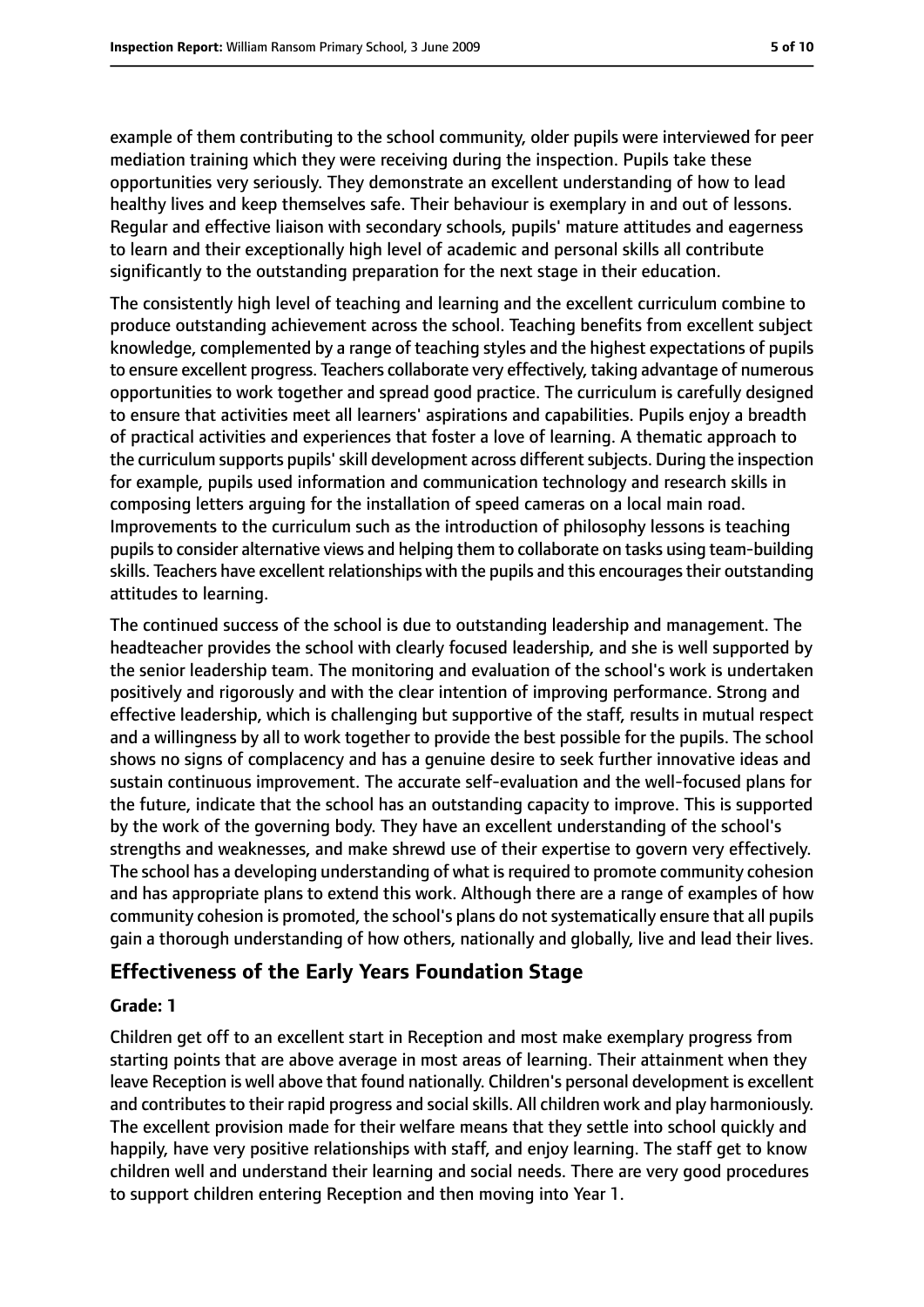Teaching is outstanding. Adults are skilled in helping children to develop their knowledge and understanding when they work with them in groups, for example the children using the programmable toys to learn the sequence of numbers. Staff provide a range of exciting things for children to do which engage their interest and enthusiasm. There is a good balance between activities directed by the staff, and those that children choose for themselves. The early introduction of strategies to link sounds and letters prepares them well in learning how to read and write. The provision for children to learn outdoors is good. Outdoor learning is often planned as an extension and consolidation to the learning taking place indoors. Children are able to move freely between indoor and outdoor play. The exposure to enrichment of this kind is limited for the few children in the mixed-age group.

The Early Years Foundation Stage is excellently led and managed. Assessment of children's progressis carried out methodically and provides a good overview of their development. Parents are very pleased with the provision and give it their overwhelming support.

### **What the school should do to improve further**

■ Enhance community cohesion by developing pupils' understanding of how others live through a greater focus on national and global issues.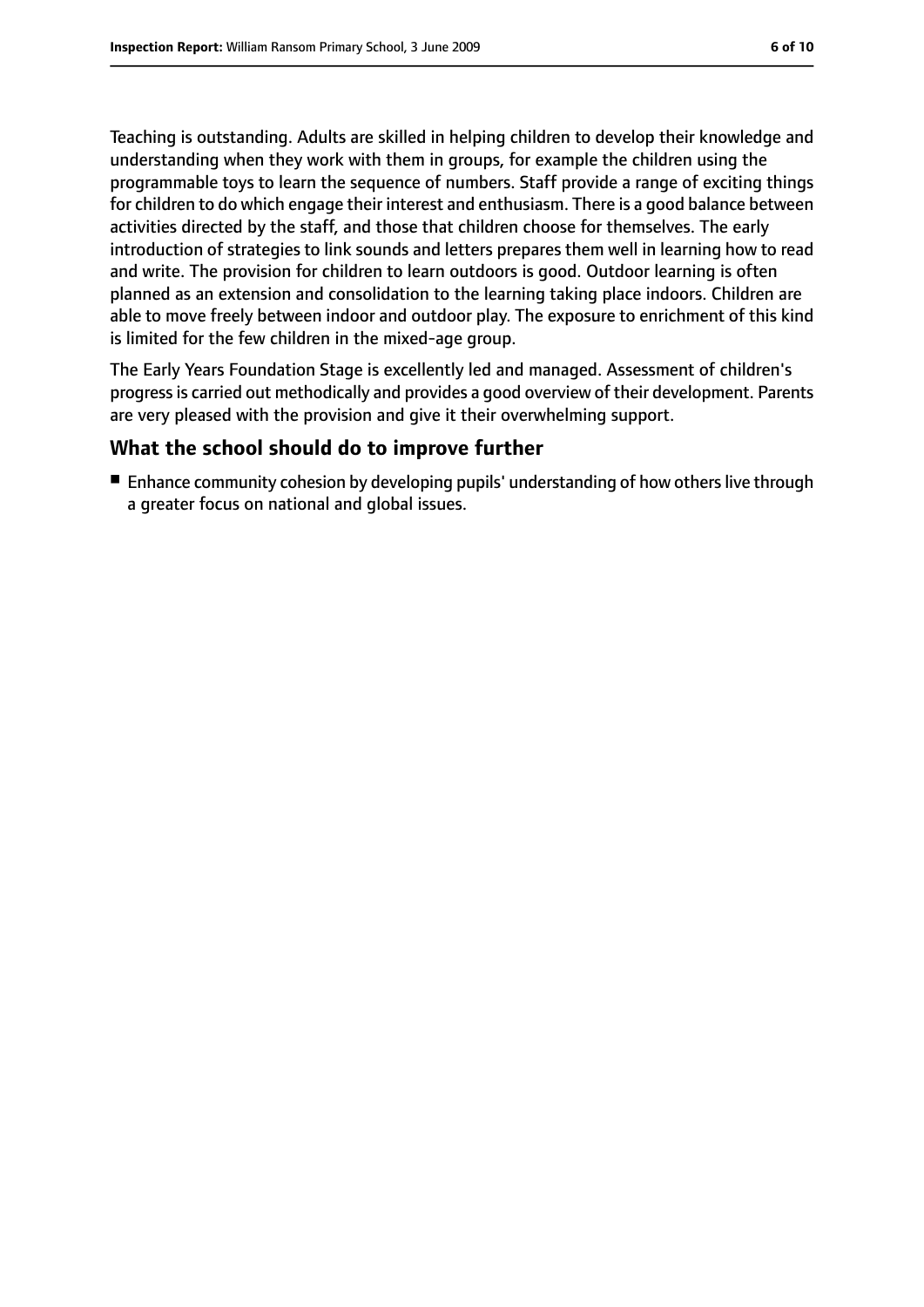**Any complaints about the inspection or the report should be made following the procedures set out in the guidance 'Complaints about school inspection', which is available from Ofsted's website: www.ofsted.gov.uk.**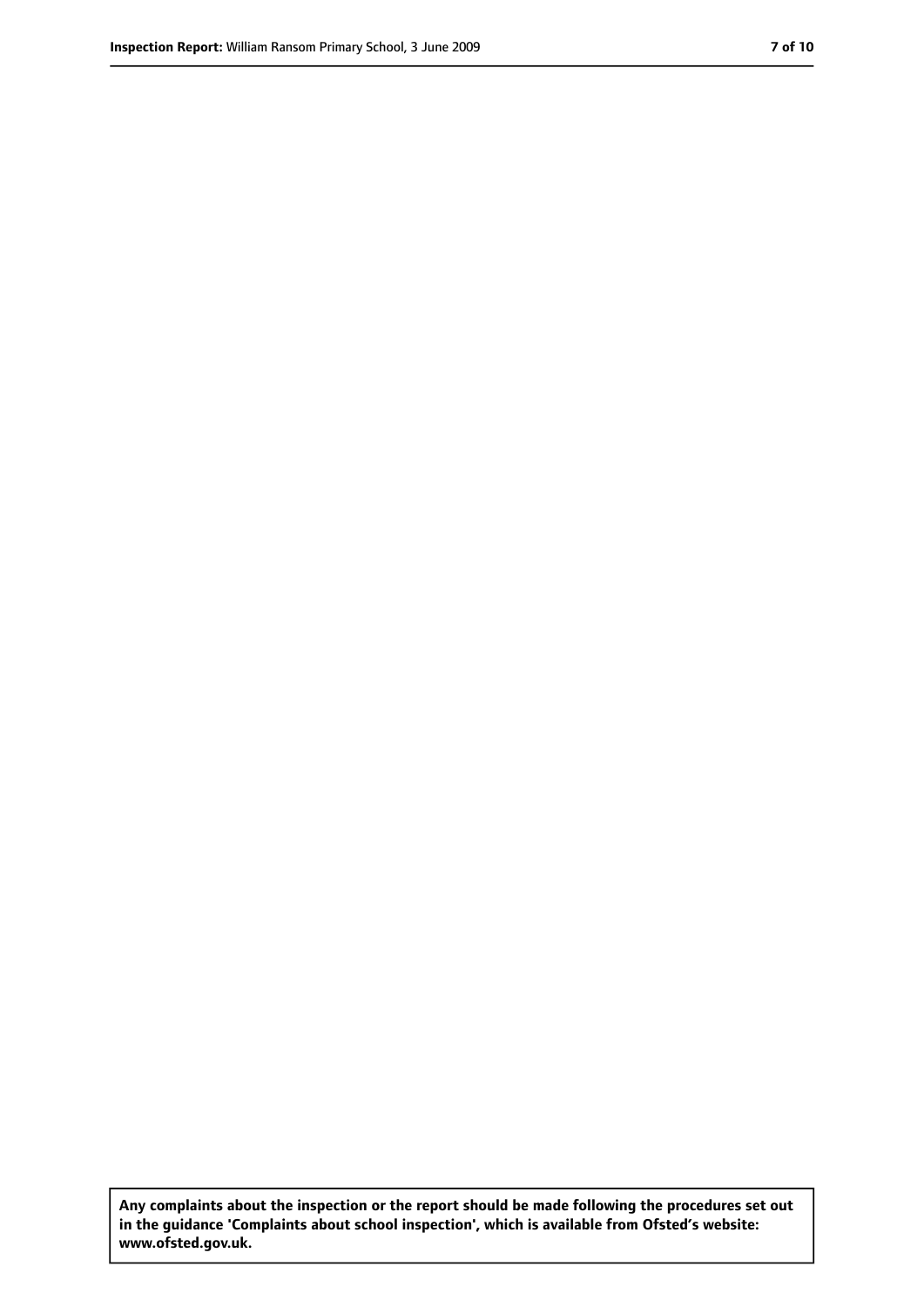# **Inspection judgements**

| ˈ Key to judgements: grade 1 is outstanding, grade 2 good, grade 3 satisfactory, and | <b>School</b>  |
|--------------------------------------------------------------------------------------|----------------|
| arade 4 inadequate                                                                   | <b>Overall</b> |

#### **Overall effectiveness**

| How effective, efficient and inclusive is the provision of<br>education, integrated care and any extended services in meeting the<br>needs of learners? |     |
|---------------------------------------------------------------------------------------------------------------------------------------------------------|-----|
| Effective steps have been taken to promote improvement since the last<br>inspection                                                                     | Yes |
| How well does the school work in partnership with others to promote learners'<br>well being?                                                            |     |
| The capacity to make any necessary improvements                                                                                                         |     |

# **Effectiveness of the Early Years Foundation Stage**

| How effective is the provision in meeting the needs of children in the<br>l EYFS?            |  |
|----------------------------------------------------------------------------------------------|--|
| How well do children in the EYFS achieve?                                                    |  |
| How good are the overall personal development and well-being of the children<br>in the EYFS? |  |
| How effectively are children in the EYFS helped to learn and develop?                        |  |
| How effectively is the welfare of children in the EYFS promoted?                             |  |
| How effectively is provision in the EYFS led and managed?                                    |  |

### **Achievement and standards**

| How well do learners achieve?                                                  |  |
|--------------------------------------------------------------------------------|--|
| The standards <sup>1</sup> reached by learners                                 |  |
| How well learners make progress, taking account of any significant variations  |  |
| between groups of learners                                                     |  |
| How well learners with learning difficulties and/or disabilities make progress |  |

## **Annex A**

<sup>&</sup>lt;sup>1</sup>Grade 1 - Exceptionally and consistently high; Grade 2 - Generally above average with none significantly below average; Grade 3 - Broadly average to below average; Grade 4 - Exceptionally low.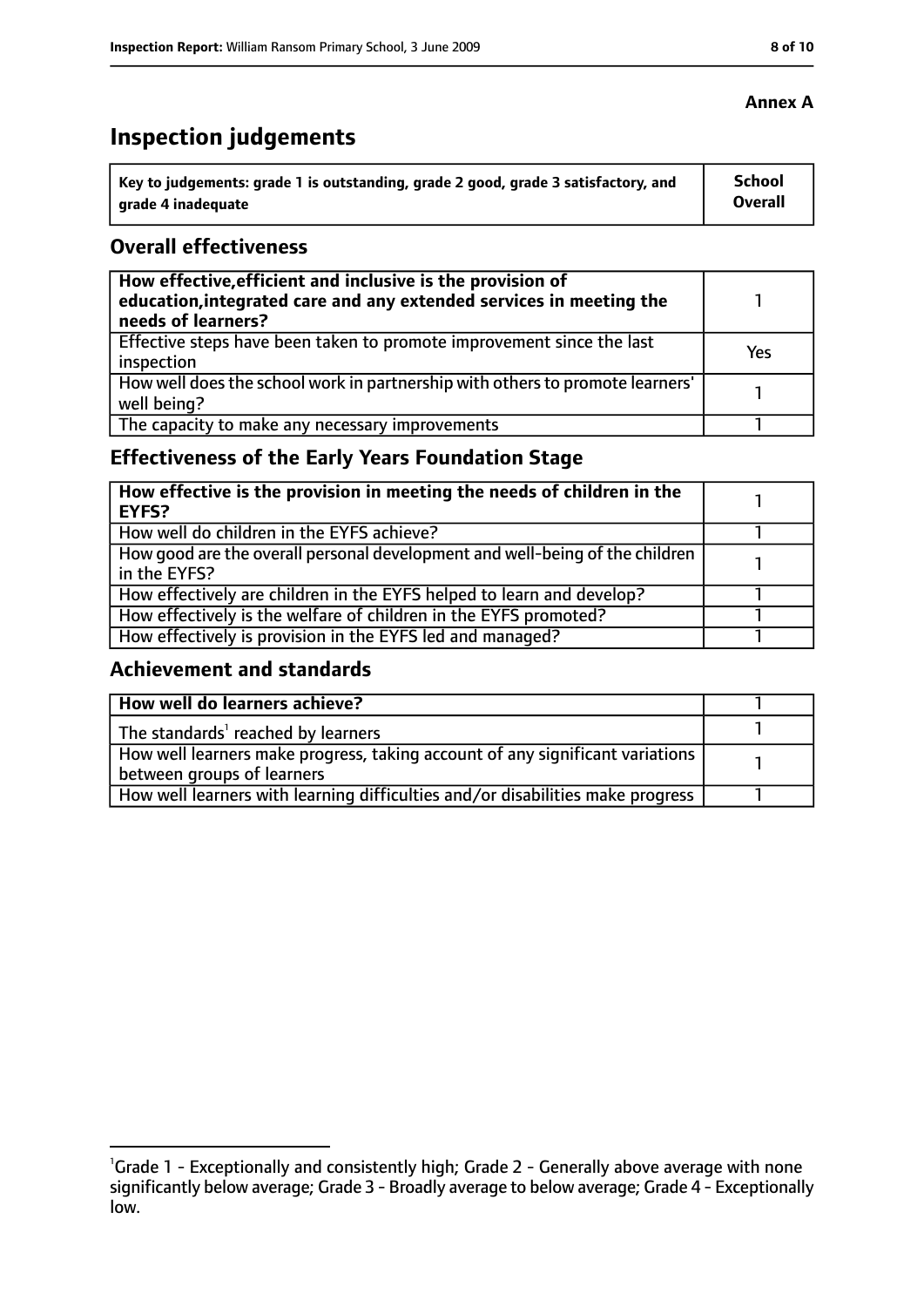# **Personal development and well-being**

| How good are the overall personal development and well-being of the<br>learners?                                 |  |
|------------------------------------------------------------------------------------------------------------------|--|
| The extent of learners' spiritual, moral, social and cultural development                                        |  |
| The extent to which learners adopt healthy lifestyles                                                            |  |
| The extent to which learners adopt safe practices                                                                |  |
| The extent to which learners enjoy their education                                                               |  |
| The attendance of learners                                                                                       |  |
| The behaviour of learners                                                                                        |  |
| The extent to which learners make a positive contribution to the community                                       |  |
| How well learners develop workplace and other skills that will contribute to<br>their future economic well-being |  |

# **The quality of provision**

| How effective are teaching and learning in meeting the full range of<br>learners' needs?              |  |
|-------------------------------------------------------------------------------------------------------|--|
| How well do the curriculum and other activities meet the range of needs and<br>interests of learners? |  |
| How well are learners cared for, quided and supported?                                                |  |

# **Leadership and management**

| How effective are leadership and management in raising achievement<br>and supporting all learners?                                              |            |
|-------------------------------------------------------------------------------------------------------------------------------------------------|------------|
| How effectively leaders and managers at all levels set clear direction leading<br>to improvement and promote high quality of care and education |            |
| How effectively leaders and managers use challenging targets to raise standards                                                                 |            |
| The effectiveness of the school's self-evaluation                                                                                               |            |
| How well equality of opportunity is promoted and discrimination eliminated                                                                      |            |
| How well does the school contribute to community cohesion?                                                                                      |            |
| How effectively and efficiently resources, including staff, are deployed to<br>achieve value for money                                          |            |
| The extent to which governors and other supervisory boards discharge their<br>responsibilities                                                  |            |
| Do procedures for safequarding learners meet current government<br>requirements?                                                                | <b>Yes</b> |
| Does this school require special measures?                                                                                                      | <b>No</b>  |
| Does this school require a notice to improve?                                                                                                   | No         |